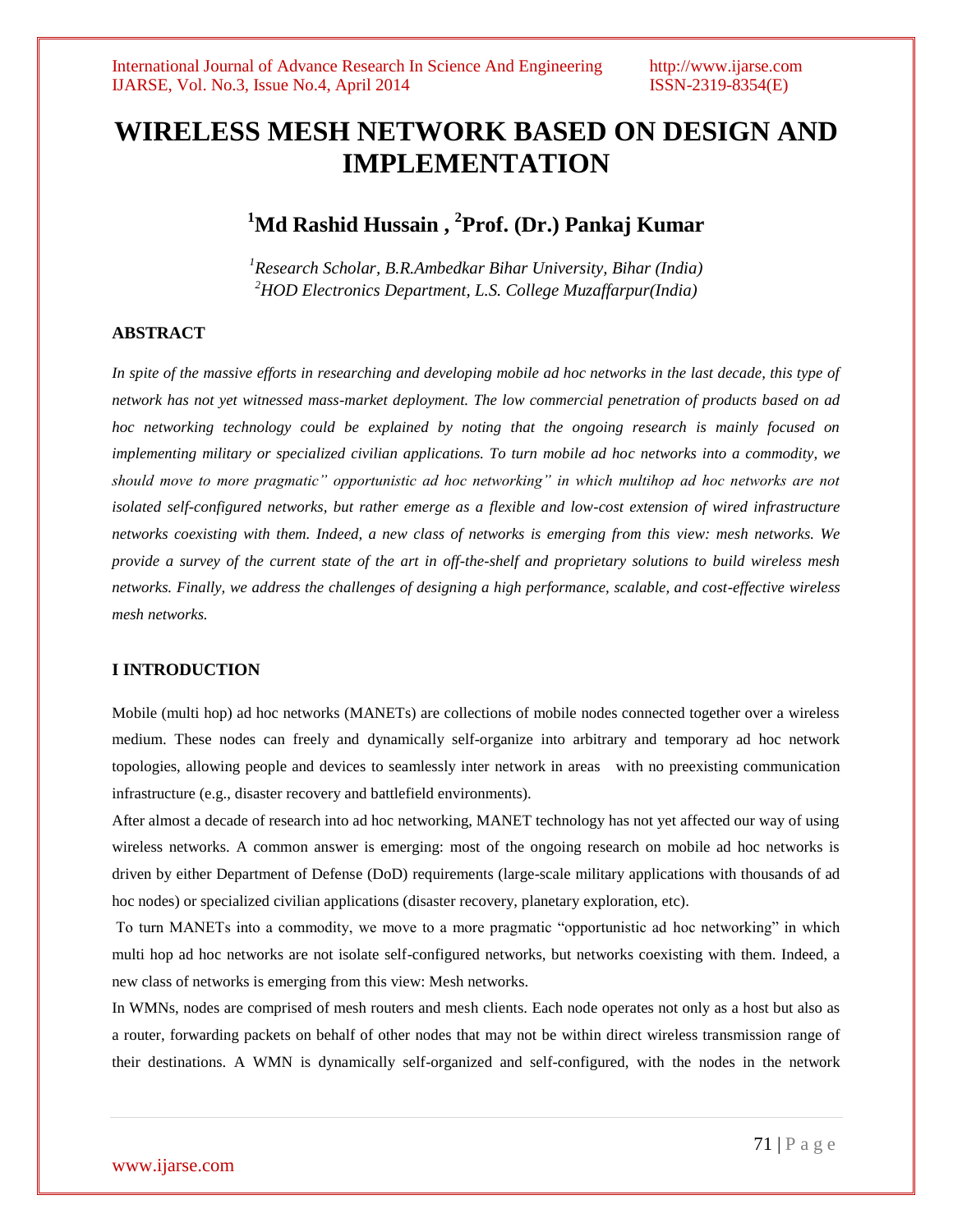automatically establishing and maintaining mesh connectivity among themselves (creating, in effect, an ad hoc network).

#### **II MESH NETWORKS**

Mesh networks are built on a mix of fixed and mobile nodes interconnected via wireless links to form a multihop ad hoc network. As in MANETs, users' devices are an active part of the mesh. They dynamically join the network, acting as both user terminals and routers for other devices, consequently further extending network coverage. Mesh networks thus inherit many results from MANET research but have civilian applications as the main target. Furthermore, while the MANET development approach was mainly simulation-based, from the beginning mesh networks have been associated with real test beds. Even though mesh networks are quite recent, they have already shown great potential in the wireless market. Indeed, we can subdivide mesh networks into two main classes: offthe-shelf and proprietary solutions.

#### **III SYSTEM AND NETWORK ARCHITECTURES FOR WIRELESS MESH NETWORKS**

A wireless mesh network is a fully wireless network that employs multihop communications to forward traffic en route to and from wired Internet entry points. Different from flat ad hoc networks, a mesh network introduces a hierarchy in the network architecture with the implementation of dedicated nodes (called wireless routers) communicating among each other and providing wireless transport services to data traveling from users to either other users or access points (access points are special wireless routers with a high-bandwidth wired connection to the Internet backbone). The network of wireless routers forms a wireless backbone (tightly integrated into the mesh network), which provides multihop connectivity between nomadic users and wired gateways. The meshing among wireless routers and access points creates a wireless backhaul communication system, which provides each mobile user with a low-cost, high-bandwidth, and seamless multihop interconnection service with a limited number of Internet entry points and with other wireless mobile users. Specifically in the mesh case, the traffic is originated in the users' devices, traverses the wireless backbone, and is distributed over the Internet network. To summarize, Figure 1: illustrates the mesh network architecture, highlighting the different components and system layers.

## **IV POPULAR COMMERCIAL APPLICATIONS FOR WIRELESS MESH NETWORKS**

#### **4.1 Intelligent Transportation Systems**

Several public transportation companies, government agencies, and research organizations are looking for viable solutions to realize intelligent transport systems (i.e., integrated public transportation systems that are built to be safe, cost effective, efficient, and secure). Wireless mesh could be the flexible solution to implement the information delivery system required to control transportation services, as depicted in figure 2.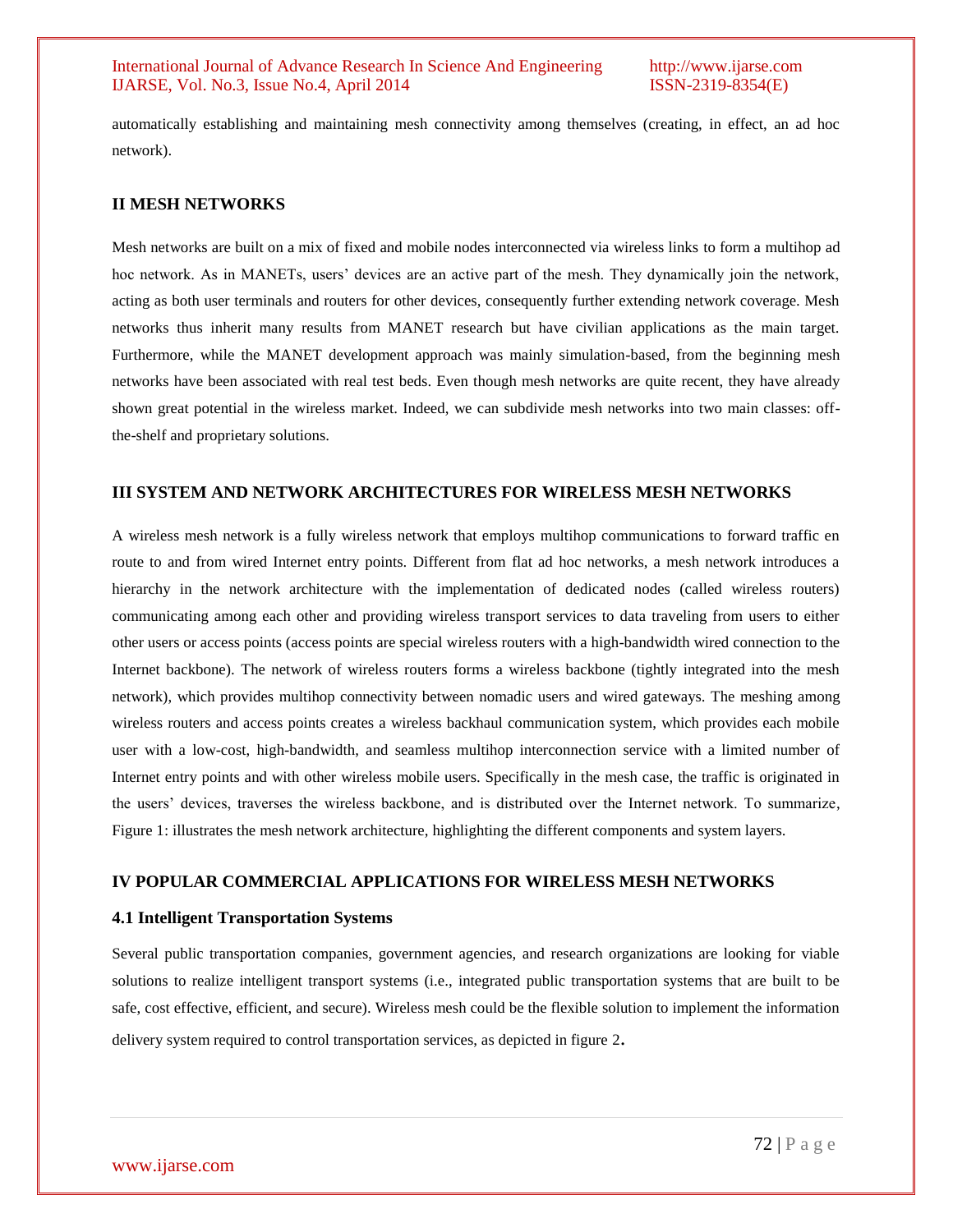#### International Journal of Advance Research In Science And Engineering http://www.ijarse.com IJARSE, Vol. No.3, Issue No.4, April 2014 ISSN-2319-8354(E)



**Fig 1: Three-Tier Architecture For Wireless Mesh Network Fig 2: Intelligent transportation system**

# **4.2 Public Safety**

The 9/11 events have dramatically increased interest in public safety (police, fire departments, first responders, and emergency services), creating additional demand and urgency for wireless network connectivity to provide mobility support, reliability, flexibility, and high bandwidth. For years, solutions based on cellular technologies have been used, but they have proved to be unsatisfactory in many aspects as shown in Fig 3:



**Fig 3: Residential Broadband Access for Hard to Reach and/or Scarcely Populated Areas. Fig 4: Integration of WiMAX and Wi-Fi technologies in large-scale Wireless mesh networks.**

## **V CHARACTERISTICS**

**1) Multi-hop wireless network-**An objective to develop WMNs is to extend the coverage range of current wireless networks without sacrificing the channel capacity.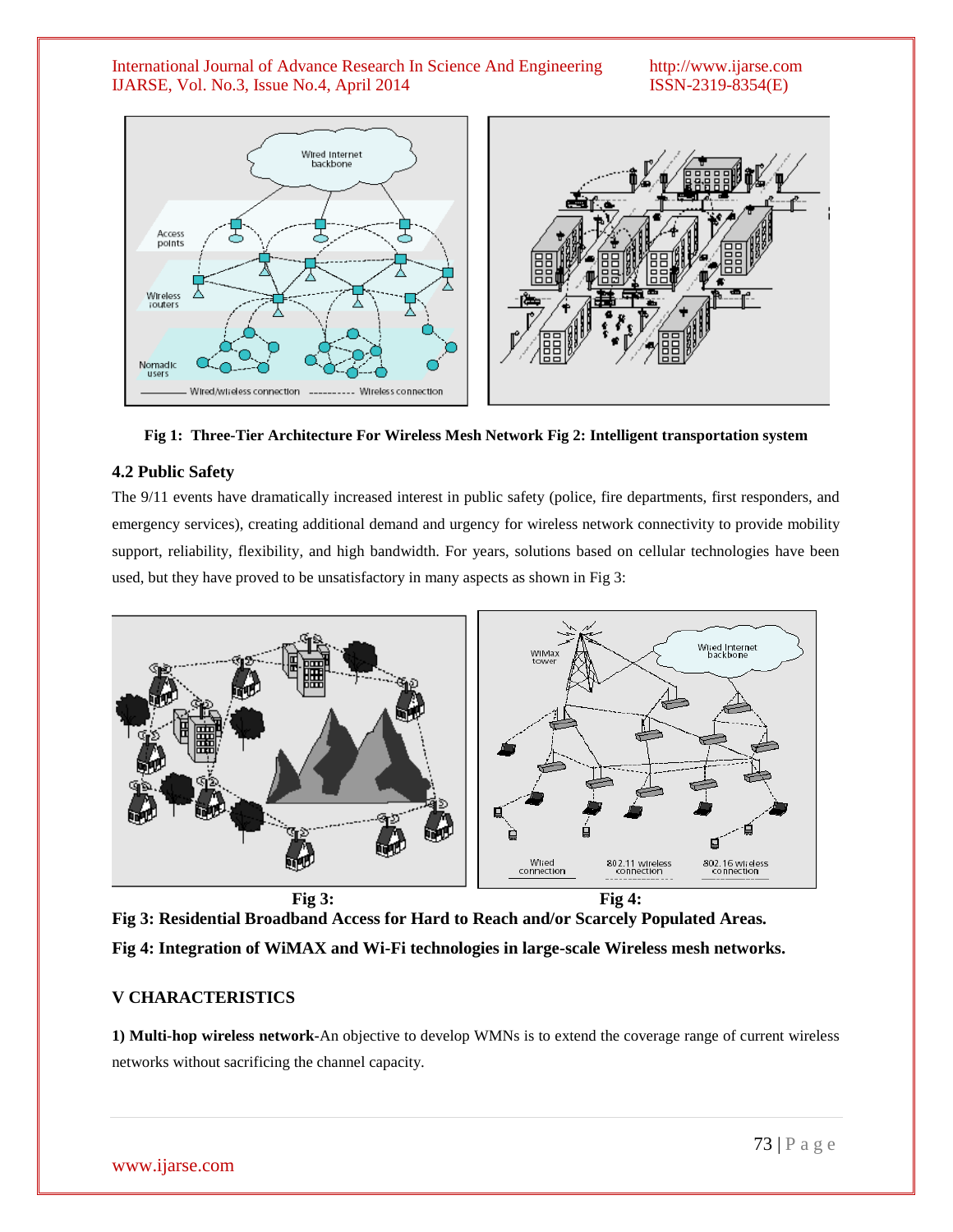## International Journal of Advance Research In Science And Engineering http://www.ijarse.com IJARSE, Vol. No.3, Issue No.4, April 2014 ISSN-2319-8354(E)

#### **2) Support for ad hoc networking, and capability of self-forming, self-healing, and self-organization-** WMNs

enhance network performance, because of flexible network architecture, easy deployment and configuration, fault tolerance, and mesh connectivity, i.e., multipoint-to-multipoint Communications.

**3) Multiple types of network access-** In WMNs, both backhaul access to the Internet and peertol peer (P2P) communications are supported.

**4) Dependence of power-consumption constraints on the type of mesh nodes-**Mesh routers usually do not have strict constraints on power consumption. However, mesh clients may require power efficient protocols.

#### **5) Compatibility and interoperability with existingwireless networks-**

For example, WMNs built based on IEEE 802.11 technologies [133,69] must be compatible with IEEE 802.11 standards in the sense of supporting both mesh capable and conventional Wi-Fi clients. Such WMNs also need to be inter-operable with other wireless networks such as WiMAX, Zig-Bee [148], and cellular networks.

# **VI ADVANTAGES OF MESH NETWORKS**

## **1) Reduction of Installation Costs**

Currently, one of the major efforts to provide wireless Internet beyond the boundaries of indoor WLANs is through the deployment of Wi-Fi hotspots. Basically, a hot spot is an area that is served by a single WLAN or a network of WLANs, where wireless clients access the Internet through an 802.11-based access point.

## **2) Large-Scale Deployment**

In recently standardized WLAN technologies (i.e., 802.11a and802.11g), increased data rates have been achieved by using more spectrally efficient modulation schemes. However, for a specific transmit power, shifting toward more efficient modulation techniques reduces coverage (i.e., the further from the access point, the lower the data rate available).

## **3) Reliability**

The wireless backbone provides redundant paths between each pair of endpoints, significantly increasing communications reliability, eliminating single points of failure and potential bottleneck links within the mesh.

#### **4) Self-Management**

The adoption of peer-to-peer networking to build a wireless distribution system provides all the advantages of ad hoc networking, such as self-configuration and self-healingness.

# **VII KEY RESEARCH CHALLENGES**

The wireless infrastructure meshing formed through multihop communications among wireless routers and access points cannot be treated simply as a large multihop ad hoc network, because the structure and functionalities of such a network are radically different from those of a general ad hoc network. Consequently, one of the major problems to address while building a multihop wireless backhaul network is the scalability of both the network architecture and protocols. Hence, in the following sections we discuss the most relevant and promising research activities, focusing on the design and development of a scalable and high-performance wireless backbone for mesh networks.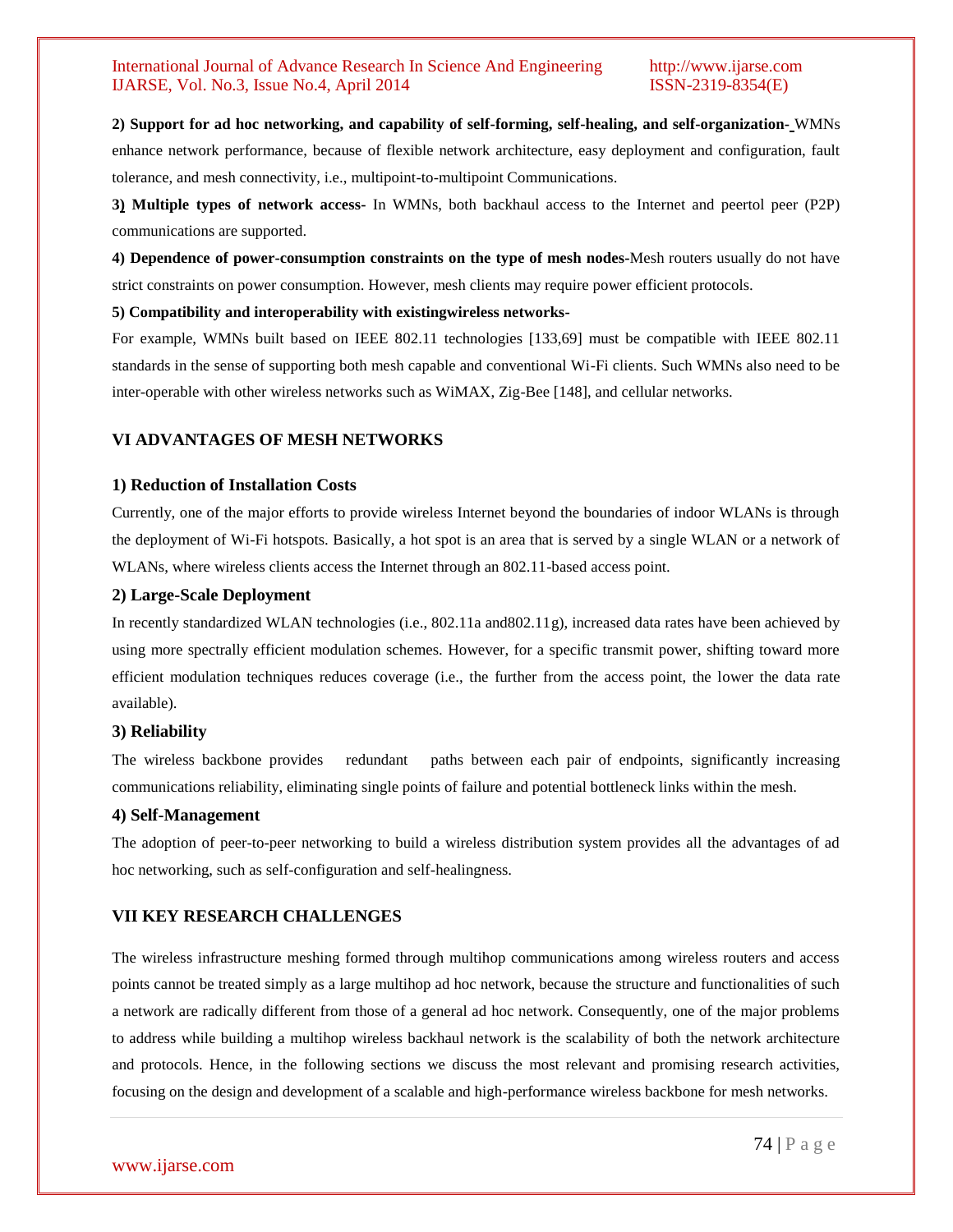#### **1) High-capacity and reliable radio interfaces for the wireless backbone**

Currently, there are several research efforts to improve the capacity of wireless mesh networks by exploiting such alternative approaches as multiple radio interfaces, multiple-input multiple-output (MIMO) techniques, beam forming antennas, and opportunistic channel selection.

#### **2) Designing scalable and opportunistic networking functions**

It is well known that as the number of users increases, random MAC protocols suffer from increased contention in the network. Moreover, users' traffic traversing the wireless backbone does not have a unique fixed destination, but rather can be delivered to any wired access point. As a result, new scalable, MAC, and routing protocols have to be designed to efficiently manage data traffic.

#### **VIII CONCLUSION**

The mesh network architecture addresses the emerging market requirements for building wireless networks that are highly scalable and cost effective, offering a solution for the easy deployment of high-speed ubiquitous wireless Internet. Finally, it is worth pointing out that mesh networking, as a special case of ad hoc networking, should fully implement self-management, self-configuration, and self-healing features in all key research challenge is also to ensure that the scalable and opportunistic networking functions designed specifically for the mesh networks effectively fulfill the requirements of the peer-to peer networking paradigm adopted in the wireless backbone. WMNs can be built up based on existing technologies. Some companies already have products for sale, while other companies have started to deploy WMNs in various application scenarios.As explained throughout this paper, many open research issues need to be resolved:

1) Scalability

2) Self-organization and self-configuration-

3) Security

4) Network integration

#### **REFERENCES**

- [1] Raffaele Bruno, Marco Conti, Enrico Gregori , "Mesh networks: Commodity Multihop Ad Hoc Networks‖ , IEEE Communications Magazine , vol. 40 , no. 4, Mar. 2005, pp 123-131.
- [2] A.A. Abouzeid, S. Roy, Stochastic modeling of TCP in networks with abrupt delay variations, ACM/ Kluwerreless Networks 9 (2003) 509–524.
- [3] L. Buttyan, J.-P. Hubaux, Rational exchange—a formal model based on game theory, in: 2nd International Workshop on Electronic Commerce, November 2001.
- [4] F. Cali, M. Conti, E. Gregori, Dynamic tuning of the IEEE 802.11 protocol to achieve a theoretical throughput limit, IEEE/ACM Transactions on Networking 8 (6)(2000) 785–799.
- [5] S. Cen, P.C. Cosman, G.M. Voelker, End-to-end differentiation of congestion and wireless losses, IEEE/ACM Transactions on Networking 11 (5) (2003) 703–717.